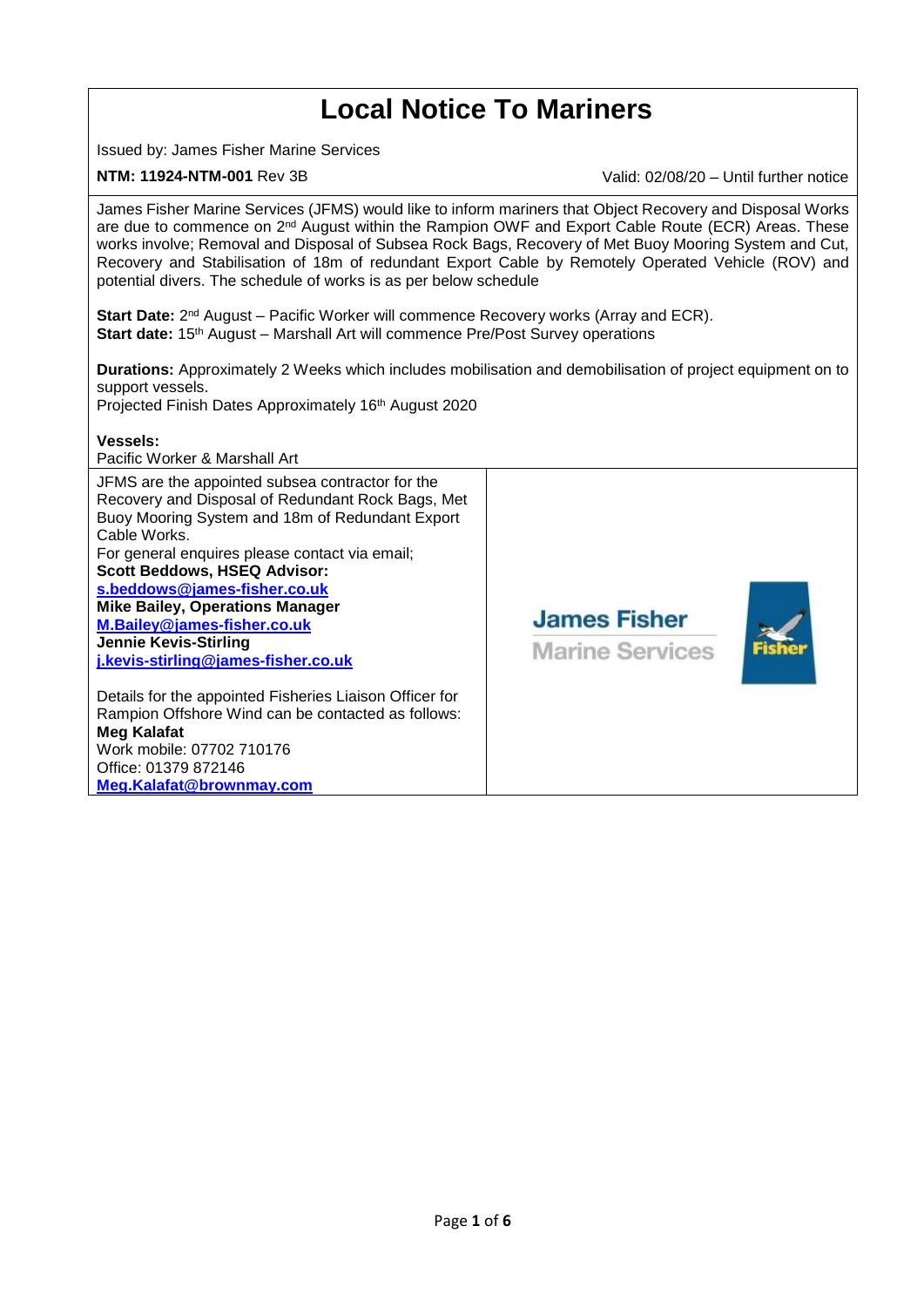| <b>Area of Operations</b>                       |                       |                        |                 |                      |  |  |  |
|-------------------------------------------------|-----------------------|------------------------|-----------------|----------------------|--|--|--|
| <b>Export Cable Location</b>                    |                       |                        |                 |                      |  |  |  |
| <b>Point</b>                                    | <b>UTM30N Easting</b> | <b>UTM30N Northing</b> | <b>Latitude</b> | Longitude            |  |  |  |
|                                                 | [m]                   | [m]                    | <b>[WGS84]</b>  | [WGS84]              |  |  |  |
| Rock                                            |                       |                        |                 |                      |  |  |  |
| Bag. End                                        | 689230                | 5629675                | 50° 47.274'N    | $0^{\circ}$ 18.916'W |  |  |  |
| Exposure                                        |                       |                        |                 |                      |  |  |  |
| Start                                           |                       |                        | 50° 47.2655'N   | 18.9093'W            |  |  |  |
| Exposure                                        |                       |                        |                 |                      |  |  |  |
| <b>Met Buoy Mooring Clump Weight</b>            |                       |                        |                 |                      |  |  |  |
| <b>Point</b>                                    | <b>UTM30N Easting</b> | <b>UTM30N Northing</b> | Latitude        | Longitude            |  |  |  |
|                                                 | [m]                   | [m]                    | [WGS84]         | [WGS84]              |  |  |  |
| $\mathbf{1}$                                    | 689312                | 5628245                | 50° 46.502 N    | $0^{\circ}$ 18.890 W |  |  |  |
| <b>Area 1 Spoil Area West of OSP</b>            |                       |                        |                 |                      |  |  |  |
| <b>Point</b>                                    | <b>UTM30N Easting</b> | <b>UTM30N Northing</b> | <b>Latitude</b> | Longitude            |  |  |  |
|                                                 | [m]                   | [m]                    | [WGS84]         | [WGS84]              |  |  |  |
| $\overline{1}$                                  | 692575mE              | 5619650mN              | 50°41.805'N     | 0°16.387'W           |  |  |  |
| Area 2 FOC with 3 rock bags                     |                       |                        |                 |                      |  |  |  |
| <b>Point</b>                                    | <b>UTM30N Easting</b> | <b>UTM30N Northing</b> | <b>Latitude</b> | Longitude            |  |  |  |
|                                                 | [m]                   | [m]                    | [WGS84]         | [WGS84]              |  |  |  |
| $\mathbf{1}$                                    |                       |                        | 50° 41.720'N    | 0° 15.673'W          |  |  |  |
| Area 3 FOC at KP10.9                            |                       |                        |                 |                      |  |  |  |
| <b>Point</b>                                    | <b>UTM30N Easting</b> | <b>UTM30N Northing</b> | <b>Latitude</b> | Longitude            |  |  |  |
|                                                 | [m]                   | [m]                    | [WGS84]         | [WGS84]              |  |  |  |
| $\mathbf 1$                                     | 692575mE              | 5622465mN              | 50°43.370'N     | 0°18.383'W           |  |  |  |
| 6 x Wet Stored Rock Bags ~200 m from OSP NE Leg |                       |                        |                 |                      |  |  |  |
| <b>Point</b>                                    | <b>UTM30N Easting</b> | <b>UTM30N Northing</b> | <b>Latitude</b> | Longitude            |  |  |  |
|                                                 | [m]                   | [m]                    | [WGS84]         | [WGS84]              |  |  |  |
| $\mathbf{1}$                                    |                       |                        | 50° 41.6652'N   | 0° 15.4988'W         |  |  |  |
| $\overline{2}$                                  |                       |                        | 50° 41.6619'N   | 0° 15.4906'W         |  |  |  |
| 3                                               |                       |                        | 50° 41.6597'N   | 0° 15.4842'W         |  |  |  |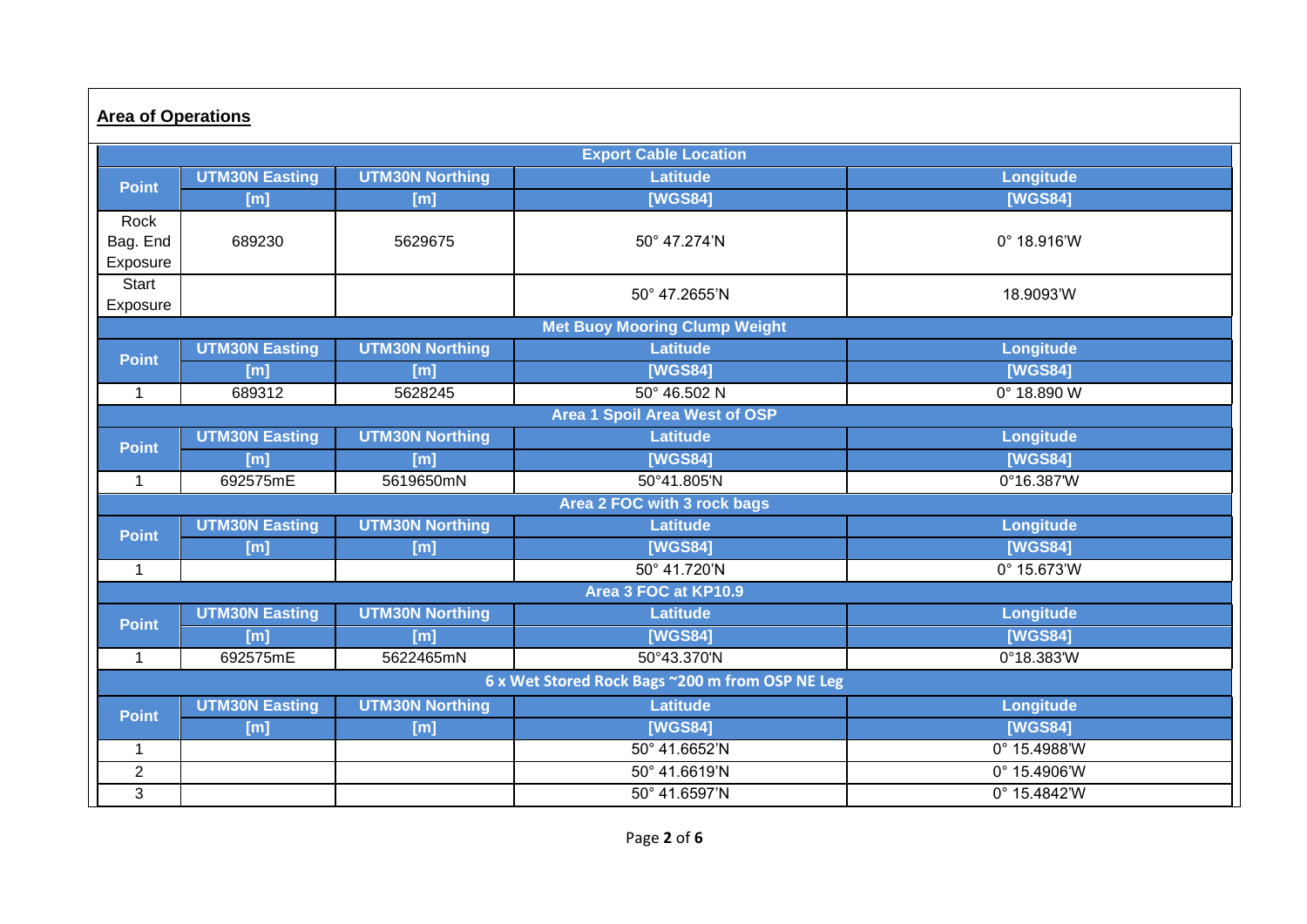| 4                                            |                       |                        | 50° 41.6569'N | 0° 15.4764'W          |  |  |
|----------------------------------------------|-----------------------|------------------------|---------------|-----------------------|--|--|
| 5                                            |                       |                        | 50° 41.6540'N | $0^{\circ}$ 15.4686'W |  |  |
| 6                                            |                       |                        | 50° 41.6513'N | $0^{\circ}$ 15.4619'W |  |  |
| 15 x Spare Wet Stored Bags 50m of OSP NE Leg |                       |                        |               |                       |  |  |
| <b>Point</b>                                 | <b>UTM30N Easting</b> | <b>UTM30N Northing</b> | Latitude      | Longitude             |  |  |
|                                              | [m]                   | [m]                    | [WGS84]       | [WGS84]               |  |  |
|                                              |                       |                        | 50°41.6014'N  | 0°15.5677'W           |  |  |
| 2                                            |                       |                        | 50°41.6004'N  | 0°15.5669'W           |  |  |
| 3                                            |                       |                        | 50°41.5993'N  | 0°15.5691'W           |  |  |
| 4                                            |                       |                        | 50°41.5984'N  | 0°15.5679'W           |  |  |
| 5                                            |                       |                        | 50°41.5974'N  | 0°15.5696'W           |  |  |
| 6                                            |                       |                        | 50°41.5968'N  | 0°15.5709'W           |  |  |
| $\overline{7}$                               |                       |                        | 50°41.5954'N  | 0°15.5722'W           |  |  |
| 8                                            |                       |                        | 50°41.5947'N  | 0°15.5710'W           |  |  |
| 9                                            |                       |                        | 50°41.5934'N  | 0°15.5723'W           |  |  |
| 10                                           |                       |                        | 50°41.5924'N  | 0°15.5724'W           |  |  |
| 11                                           |                       |                        | 50°41.5915'N  | 0°15.5726'W           |  |  |
| 12                                           |                       |                        | 50°41.5896'N  | 0°15.5743'W           |  |  |
| 13                                           |                       |                        | 50°41.5917'N  | 0°15.5853'W           |  |  |
| 14                                           |                       |                        | 50°41.5932'N  | 0°15.5938'W           |  |  |
| 15                                           |                       |                        | 50°41.5858'N  | 0°15.5908'W           |  |  |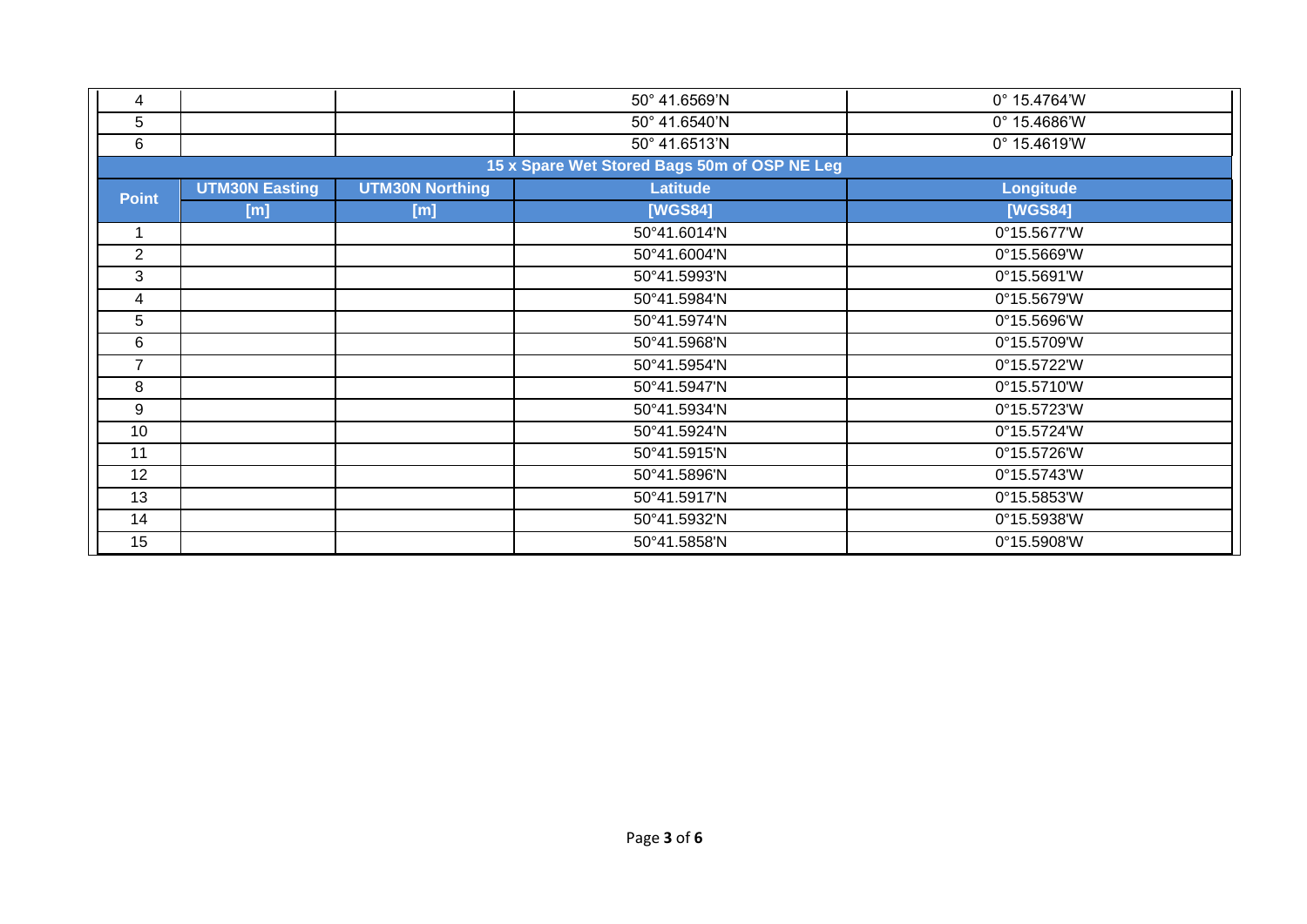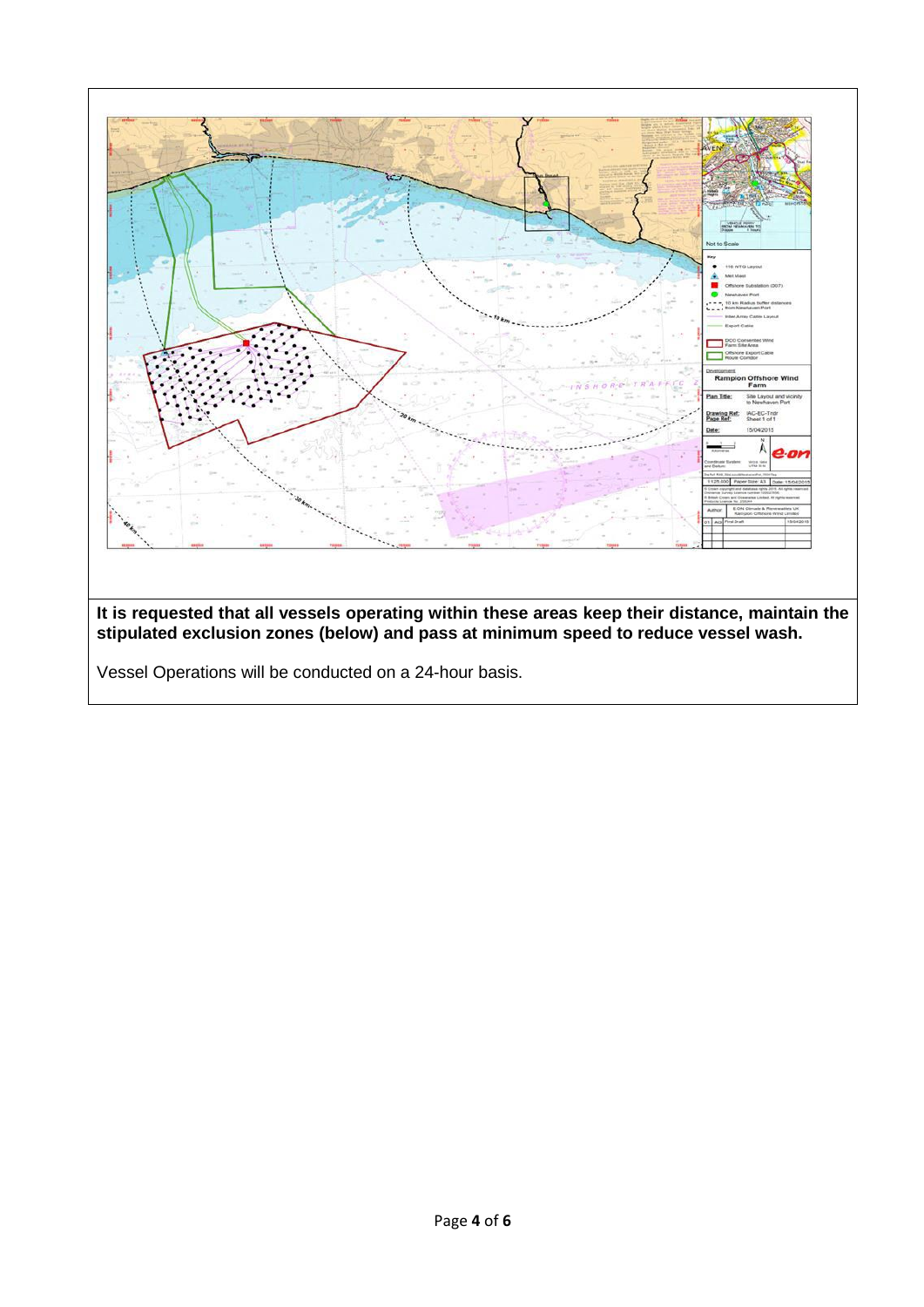## **Pacific Worker**

Please be advised that the vessel Pacific Worker will be carrying out the Removal and Disposal of Subsea Rock Bags (adjacent to OSP), Recovery of Met Buoy Mooring System and Cut, Recovery and Stabilisation of 18m of redundant Export Cable at the Rampion Offshore Wind Farm site.

## **Vessel Exclusion Zones**

Vessels are requested to maintain a minimum of **500m stand off** during the above works. A 500m exclusion zone is requested, as defined in the Area of Operations table above.

The vessels can be contacted on **VHF channel 16** throughout the works for any further information.